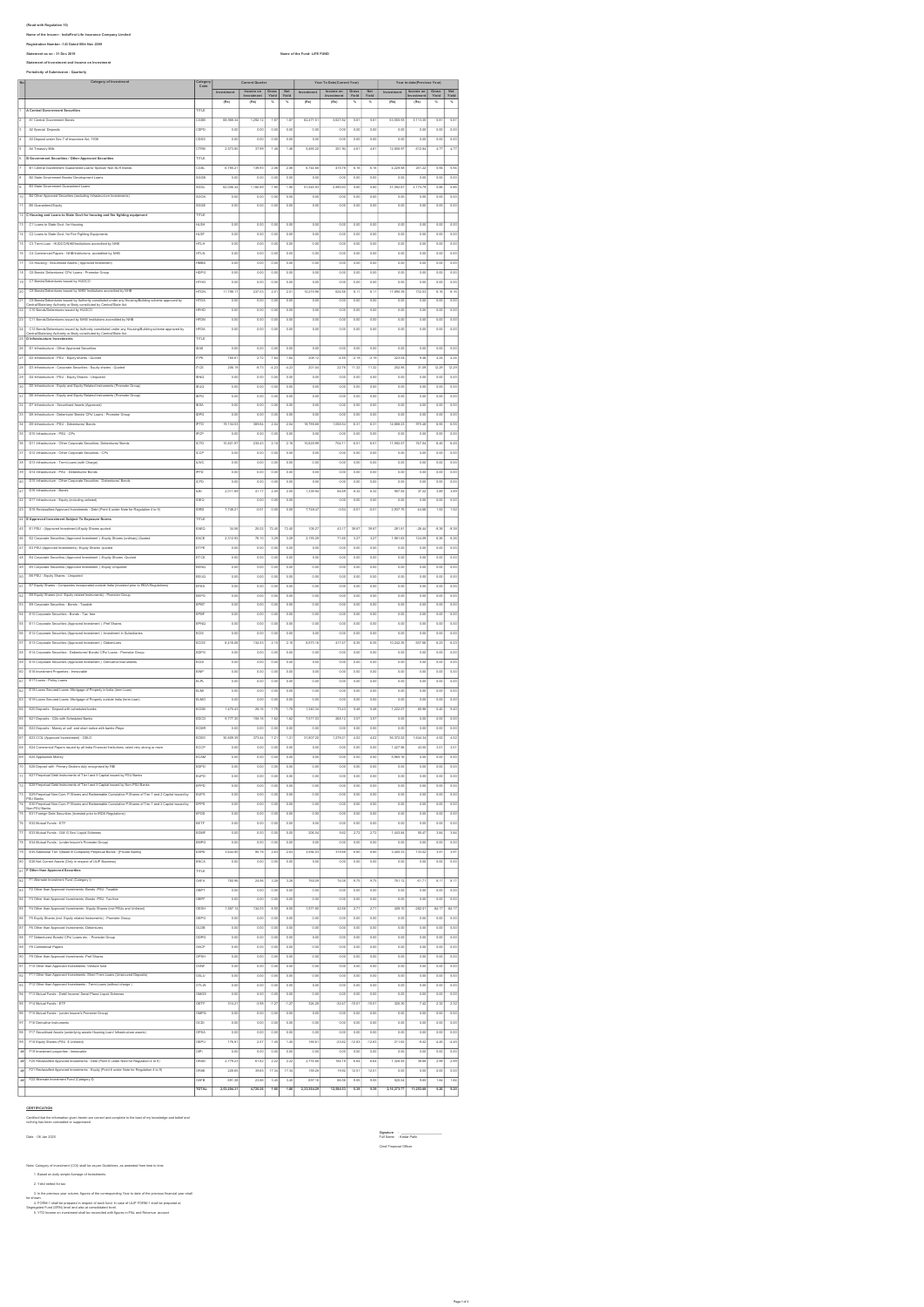Form 1 (Read with Regulation 10) Name of the Insurer : IndiaFirst Life Insurance Company Limited Registration Number :143 Dated 05th Nov 2009

Name of the Fund: PENSION AND GEN ANNUITY BUSINESS Statement of Investment and Income on Investment<br>Periodicity of Submission : Quarterly<br>No. Category of Investment Category Investment Income on Investment Gros s Net Yield Investment Income on Investment Gros s Net Yield Investment Income on Investment Gros s Net Yield (Rs) (Rs) % % (Rs) (Rs) % % (Rs) (Rs) % % <sup>1</sup> A Central Government Securities TITLE A1 Central Government Bonds CGSB 1,91,382.38 3,467.12 1.81 1.81 1,75,029.51 9,612.01 5.49 5.49 1,55,623.43 9,102.21 5.85 5.85 <sup>3</sup> A2 Special Deposits CSPD 0.00 0.00 0.00 0.00 0.00 0.00 0.00 0.00 0.00 0.00 0.00 0.00 <sup>4</sup> A3 Deposit under Sec 7 of Insurance Act, 1938 CDSS 0.00 0.00 0.00 0.00 0.00 0.00 0.00 0.00 0.00 0.00 0.00 0.00 <sup>5</sup> A4 Treasury Bills CTRB 3,818.98 11.68 0.31 0.31 37,365.76 1,286.80 3.44 3.44 19,804.69 803.95 4.06 4.06 B Government Securities / Other Approved Securities TITLE B1 Central Government Guaranteed Loans/ Special/ Non-SLR Bonds CGSL 14,101.61 277.88 1.97 1.97 13,965.84 821.63 5.88 5.88 11,416.99 661.09 5.79 5.79 <sup>8</sup> B2 State Government Bonds/ Development Loans SGGB 0.00 0.00 0.00 0.00 0.00 0.00 0.00 0.00 0.00 0.00 0.00 0.00 <sup>9</sup> B3 State Government Guaranteed Loans SGGL 2,18,153.45 4,148.80 1.90 1.90 2,07,161.40 11,832.13 5.71 5.71 1,46,479.59 10,567.63 7.21 7.21 <sup>10</sup> B4 Other Approved Securities (excluding Infrastructure Investments) SGOA 0.00 0.00 0.00 0.00 0.00 0.00 0.00 0.00 0.00 0.00 0.00 0.00 <sup>11</sup> B5 Guaranteed Equity SGGE 0.00 0.00 0.00 0.00 0.00 0.00 0.00 0.00 0.00 0.00 0.00 0.00 Category of Investment Current Current Current Quarter Year To Date(Current Year) Year to date(Previous Year)

|                           | <b>B4 Uther Approved Se</b><br>unbes (excluding Infrastructure                                                     | SGOA          | 0.00                | 0.001             | 0.00             | 0.00                | 0.00              | 0.00             | 0.00                | 0.00     | 0.00              | 0.00              | 0.00            | 0.00              |
|---------------------------|--------------------------------------------------------------------------------------------------------------------|---------------|---------------------|-------------------|------------------|---------------------|-------------------|------------------|---------------------|----------|-------------------|-------------------|-----------------|-------------------|
|                           | B5 Guaranteed Equity                                                                                               | SGGE          | 0.00                | 0.00              | 0.00             | 0.00                | 0.00              | 0.00             | 0.00                | 0.0      | 0.00              | 0.00              | 0.00            | 0.00              |
| 12                        | C Housing and Loans to State Govt for housing and fire fighting equipment                                          | TITLE         |                     |                   |                  |                     |                   |                  |                     |          |                   |                   |                 |                   |
| $\overline{13}$           | C1 Loans to State Govt. for Housing                                                                                | <b>HLSH</b>   | 0.00                | 0.00              | 0.00             | 0.0                 | 0.01              | 0.00             | 0.01                | 0.0      | 0.00              | 0.00              | 0.00            | 0.08              |
| 14                        | C2 Loans to State Govt. for Fire Fighting Equipments                                                               | HLSF          | 0.00                | 0.00              | 0.00             | 0.00                | 0.01              | 0.00             | 0.01                | 0.0      | 0.00              | 0.00              | 0.00            | 0.00              |
| 15                        | C3 Term Loan - HUDCO/NHS/Institutions accredited by NHS                                                            | łПLН          | 0.0                 | 0.01              | 0.00             | 0.0                 | 0.01              | 0.00             | 0.0                 | 0.0      | 0.00              | 0.01              | 0.0             | 0.00              |
| 12                        | C4 Commercial Papers - NHB/Institutions accredited by NHB                                                          | HTLN          | 0.0                 | 0.01              | 0.00             | $\overline{00}$     | 0.01              | 0.00             | 0.0                 | 0.0      | $\overline{0.0}$  | 0.00              | 0.0             | 0.00              |
| $\overline{17}$           | C5 Housing - Securitised Assets ( Approved Investr                                                                 | <b>MBS</b>    | 0.00                | 0.01              | 0.00             | 0.00                | 0.01              | 0.00             | $\overline{00}$     | 0.0      | 0.00              | 0.00              | $\overline{00}$ | 0.00              |
| u                         | O6 Bonds/ Debentures/ CPs/ Loans - Promotor Group                                                                  | HDPG          | 0.0                 | 0.01              | 0.00             | û.O                 | 0.0               | 0.0              | $\overline{00}$     | 0.0      | 0.00              | 0.01              | 0.0             | 0.00              |
| 19                        | C7 Bonds/Debentures issued by HUDCC                                                                                | HTHD          | 0.0                 | 0.01              | 0.00             | û.O                 | 0.01              | 0.0              | $\overline{00}$     | 0.01     | 0.00              | 0.0               | 0.0             | 0.00              |
| 25                        | C8 Bonds/Debentures issued by NHB/ Institutions accredited by NHB                                                  | <b>HTDN</b>   | 70,397.12           | 1,431.11          | $^{20}$          | $\overline{20}$     | 72,805.43         | 4,452.8          | 6.1                 | 6.1      | 79,257.32         | 4,875.29          | 6.15            |                   |
| $\overline{21}$           | C9 Bonds/Debentures is                                                                                             | <b>HTDA</b>   | 0.0                 | 0.01              | 0.00             | 0.00                | 0.0               | 0.00             | 0.01                | 0.0      | 0.00              | 0.00              | 0.0             | 6.15<br>0.00      |
|                           | ued by Authority cor<br>re approved by Central/State/any Authority or Body constituted by Central/State            |               |                     |                   |                  |                     |                   |                  |                     |          |                   |                   |                 |                   |
| 22                        | C10 Bonds/Debs<br>tures issued by HUDCO                                                                            | <b>HFHD</b>   | 0.00                | 0.00              | 0.00             | 0.00                | 0.0               | 0.00             | 0.01                | 0.0      | 0.00              | 0.00              | 0.0             | 0.00              |
| $\overline{22}$           | C11 Bonds/Debentures issued by NHB/ Institutions accredited by NHE                                                 | <b>HFDN</b>   | 0.00                | 0.00              | 0.00             | 0.00                | 0.01              | 0.00             | 0.00                | 0.00     | 0.00              | 0.00              | 0.00            | 0.00              |
| 24                        | C12 Bonds/Debentures issued by Authority constituted under any Hous<br>ing/Building                                | <b>HFDA</b>   | 0.00                | 0.00              | 0.00             | 0.00                | 0.01              | 0.00             | 0.00                | 0.00     | 0.00              | 0.00              | 0.00            | 0.00              |
| 25                        | cheme approved by Central/State/any Authority or Body constituted by Central/Sta<br>D Infrastructure Investments   | TITLE         |                     |                   |                  |                     |                   |                  |                     |          |                   |                   |                 |                   |
| $\overline{\mathbf{z}}$   | D1 Infrastructure - Other Approved Securi                                                                          | ISAS          | 0.00                | 0.00              | 0.00             | 0.00                | 0.01              | 0.00             | 0.00                | 0.00     | 0.00              | 0.00              | 0.00            | 0.00              |
| 27                        | D2 Infrastructure - PSU - Equity shares - Quoted                                                                   | <b>ITPS</b>   | 539.7               | 7.3               | 1.36             | $\overline{13}$     | 464.3             | $-53.31$         | 11.48               | $-11.41$ | 0.0               | 0.00              | 0.01            | 0.00              |
| 25                        | D3 Infrastructure - Corporate Securities - Equity shares - Quote                                                   | <b>ITC</b>    | 61.5                | $-26$             | $^{4.2}$         | $^{42}$             | 60.0              | 6.8              | 11.3                | 11.3     | 547.72            | 48.8              | 89              | 8.9               |
| 25                        |                                                                                                                    |               |                     |                   |                  |                     |                   |                  |                     |          |                   |                   |                 |                   |
| 33                        | D4 Infrastructure - PSU - Equity Shares - Unquoted                                                                 | <b>IENC</b>   | $\overline{0.0}$    | 0.05              | 0.00             | $\overline{00}$     | $\overline{0.0}$  | 0.00             | 0.01                | 0.0      | $\overline{0.00}$ | 0.00              | 0.01            | 0.00              |
|                           | D5 Infrastructure - Equity and Equity Related Instruments (Promoter Group)                                         | <b>IEUQ</b>   | 0.00                | 0.05              | 0.00             | $\overline{00}$     | 0.01              | 0.00             | 0.00                | 0.00     | 0.00              | 0.00              | 0.00            | 0.00              |
| $\overline{\mathbf{31}}$  | D6 Infrastructure - Equity and Equity Related Instruments (Promoter Group)                                         | <b>IEPG</b>   | 0.0                 | 0.01              | 0.00             | û.O                 | 0.01              | 0.00             | 0.0                 | 0.0      | 0.00              | 0.00              | 0.0             | 0.00              |
| $\overline{12}$           | D7 Infrastructure - Securitised Assets (Approved)                                                                  | <b>IESA</b>   | 0.00                | 0.05              | 0.00             | $\overline{00}$     | 0.01              | 0.00             | 0.0                 | 0.00     | 0.00              | 0.00              | 0.0             | 0.00              |
| $\overline{11}$           | D8 Infrastructure - Debenture/ Bonds/ CPs/ Loans - Promoter Group                                                  | lippo         | 0.00                | 0.05              | 0.00             | 0.0                 | 0.00              | 0.00             | 0.00                | 0.00     | 0.00              | 0.00              | 0.00            | 0.00              |
| 34                        | DB Infrastructure - PSI1 - Dehertures/ Roads                                                                       | IPTD          | 1.20.787.7          | 2.408.57          | 1.99             | 1.91                | 1.15.559.12       | 6.894.88         | 5.9                 | 5.97     | 1,17,181.87       | 6.956.54          | 5.94            | 5.9               |
| 35                        | D10 Infrastructure - PSU - CPs                                                                                     | <b>IPCP</b>   | 0.00                | 0.00              | 0.00             | 0.00                | 0.0               | 0.00             | 0.00                | 0.00     | 991.73            | 16.75             | 1.69            | 1.69              |
| 35                        | D11 Infrastructure - Other Corporate Securities- Debentures/ Bonds                                                 | ICTD          | 13.959.34           | 288.59            | 2.07             | 20                  | 13,967.45         | 863.25           | 6.18                | 6.18     | 18,500.66         | 1.188.77          | 6.43            | 6.43              |
| 37                        | D12 Infrastructure - Other Corporate Securities - CPs                                                              | <b>ICCP</b>   | 0.00                | 0.00              | 0.00             | 0.00                | 0.01              | 0.00             | 0.00                | 0.00     | 0.00              | 0.00              | 0.00            | 0.00              |
| 35                        | D13 Infrastructure - Term Loans (with Charge)                                                                      | <b>ILWC</b>   | 0.00                | 0.00              | 0.00             | 0.0                 | 0.01              | 0.00             | 0.00                | 0.00     | 0.00              | 0.00              | 0.00            | 0.00              |
| 33                        | D14 Infrastructure - PSU - Debentures/ Bond:                                                                       |               |                     |                   |                  |                     |                   |                  |                     |          |                   |                   |                 |                   |
|                           |                                                                                                                    | IPFD          | 0.00                | 0.00              | 0.00             | 0.0                 | 0.01              | 0.00             | 0.00                | 0.00     | 0.00              | 0.00              | 0.00            | 0.00              |
| 43                        | D15 Infrastructure - Other Corporate Securities - Debenturea/ Bond:                                                | CFD           | 0.0                 | 0.05              | 0.00             | û.O                 | 0.0               | 0.00             | 0.0                 | 0.00     | 0.00              | 0.00              | 0.0             | 0.00              |
| 41                        | D16 Infrastructure - Bonds                                                                                         | LBI           | 5,144.8             | 98.27             | 1.9 <sup>°</sup> | 1.9                 | 3,799.2           | 219.4            | 5.71                | 5.71     | 2,485.4           | 145.2             | 5.8             | 5.8               |
| $\overline{42}$           | D17 Infrastructure - Equity (including unlisted)                                                                   | OEQ           | $\overline{0.00}$   | 0.05              | 0.00             | $\overline{00}$     | 0.01              | 0.00             | $\overline{\omega}$ | 0.0      | 0.00              | 0.00              | 0.0             | 0.00              |
| $\overline{a}$            | D18 Reclassified Approved Investments - Debt (Point 6 under Note for Regulation 4 1                                | ORC           | 0.00                | 0.01              | 0.00             | $\overline{00}$     | 0.01              | 0.00             | 0.01                | 0.0      | 5,034.28          | 89.12             | 1.7             | 1.7               |
| $\overline{\mathcal{H}}$  | E Approved Investment Subject To Exposure Norms                                                                    | me            |                     |                   |                  |                     |                   |                  |                     |          |                   |                   |                 |                   |
| 45                        | E1 PSU - (Approved Investment)-Equity Shares quoted                                                                | EAEO          | 275.7               | $^{4.21}$         | $-1.53$          | 1.5                 | 366.18            | 76.72            | 20.95               | 20.9     | 476.9             | 1026              | 21.53           |                   |
| 45                        | E2 Corporate Securities (Approved Investment ) - Equity Shares (ordinary)-Quoted                                   | EACE          | 3.712.30            | 383.21            | 10.32            | 10.32               | 4.468.12          | 453.41           | 10.15               | 10.15    | 4.712.02          | 194.70            | 4.13            | 4.13              |
| 47                        | E3 PSU-(Approved Investments) - Equity Shares -quoted                                                              | ETPE          | 0.00                | 0.00              | 0.00             | 0.00                | 0.0               | 0.00             | 0.00                | 0.00     | 0.00              | 0.00              | 0.00            | 0.00              |
| 45                        | E4 Corporate Securities (Approved Investment ) -Equity Shares -Quoted                                              |               |                     |                   |                  |                     |                   |                  |                     |          |                   |                   |                 |                   |
|                           |                                                                                                                    | ETCE          | 0.00                | 0.00              | 0.00             | 0.00                | 0.00              | 0.00             | 0.00                | 0.00     | 0.00              | 0.00              | 0.00            | 0.00              |
| 42                        | E5 Corporate Securities (Approved Investment ) -Equity Unquoted                                                    | EENO          | 0.00                | 0.00              | 0.00             | 0.00                | 0.01              | 0.00             | 0.00                | 0.00     | 0.00              | 0.00              | 0.00            | 0.00              |
| 50                        | E6 PSU - Equity Shares - Unquoted                                                                                  | EEUQ          | 0.00                | 0.00              | 0.00             | 0.00                | 0.01              | 0.00             | 0.00                | 0.00     | 0.00              | 0.00              | 0.00            | 0.00              |
| 31                        | E7 Equity Shares - Companies incorporated outside India (invested prior to IRDA                                    | EFES          | 0.00                | 0.00              | 0.00             | 0.00                | 0.01              | 0.00             | 0.00                | 0.00     | 0.00              | 0.00              | 0.00            | 0.00              |
| $\frac{1}{22}$            | tendations)<br>E8 Equity Shares (incl. Equity related Instruments) - Promoter Group                                | EEPG          | 0.00                | 0.00              | 0.00             | 0.00                | 0.01              | 0.00             | 0.00                | 0.00     | 0.00              | 0.00              | 0.00            | 0.00              |
| 53                        | E9 Corporate Securities - Bonds - Taxabl-                                                                          | EPBT          | 0.0                 | 0.01              | 0.00             | $\overline{00}$     | 0.0               | 0.0              | $\overline{0.01}$   | 0.0      | 0.00              | 0.01              | 0.0             | 0.00              |
| $\overline{\mathbf{z}}$   | E10 Corporate Securities - Bonds - Tax free                                                                        | EPB           | 0.0                 | 0.01              | 0.00             | $\overline{00}$     | 0.0               | 0.0              | $\overline{0.01}$   | 0.0      | 0.00              | 0.0               | 0.0             | 0.00              |
| 55                        | E11 Corporate Securities (Approved Investment ) -Pref Share                                                        | EPNO          | 0.00                | 0.00              | 0.00             | $\overline{00}$     | $\overline{0.01}$ | 0.00             | 0.00                | 0.00     | 0.00              | 0.00              | 0.01            | 0.00              |
| $\overline{\mathbf{z}}$   | E12 Corporate Securities (Approved Investment ) -Investment in Subsidiarie                                         | ECIS          | 0.0                 | 0.05              | 0.00             | û.O                 | 0.01              | 0.0              | 0.00                | 0.00     | 0.00              | 0.01              | 0.0             | 0.00              |
| $\overline{57}$           | E13 Corporate Securities (Approved Investment ) -Debentures                                                        | ECOS          | 78,565.1            | 1,588.55          | 20.              | $\overline{20}$     | 69,898.32         | 4,258.3          | 6.09                | 6.05     | 74,502.90         | 4,597.9           | 6.1             | 6.1               |
| 55                        | E14 Corporate Securities - Debentures/ Bonds/ CPs/ Loans - Promoter Group                                          |               |                     |                   |                  |                     |                   |                  |                     |          |                   |                   |                 |                   |
|                           |                                                                                                                    | EDPO          | 0.00                | 0.05              | 0.00             | $\overline{00}$     | 0.01              | 0.00             | 0.00                | 0.00     | 0.00              | 0.00              | 0.01            | 0.00              |
| 59                        | E15 Corporate Securities (Approved Investment ) -Derivative Instruments                                            | ECDI          | 0.00                | 0.00              | 0.00             | 0.00                | 0.0               | 0.00             | 0.00                | 0.00     | 0.00              | 0.00              | 0.00            | 0.00              |
| 65                        | E16 Investment Properties - Immovable                                                                              | EINP          | 0.00                | 0.00              | 0.00             | 0.00                | 0.0               | 0.00             | 0.00                | 0.00     | 0.00              | 0.00              | 0.00            | 0.00              |
| G1                        | E17 Loans - Policy Loans                                                                                           | <b>ELPL</b>   | 0.00                | 0.00              | 0.00             | 0.00                | 0.00              | 0.00             | 0.00                | 0.00     | 0.00              | 0.00              | 0.00            | 0.00              |
| $\overline{a}$            | E18 Loans Secured Loans -Mortgage of Property in India (term Loan)                                                 | ELMI          | 0.00                | 0.00              | 0.00             | 0.0                 | 0.01              | 0.00             | 0.00                | 0.0      | 0.00              | 0.00              | 0.00            | 0.00              |
| $\overline{\mathbf{c}}$   | E19 Loans Secured Loans -Mortgage of Property outside India (term Loan)                                            | ELMO          | 0.00                | 0.00              | 0.00             | 0.0                 | 0.01              | 0.00             | 0.00                | 0.00     | 0.00              | 0.00              | 0.00            | 0.00              |
| ब्द                       | E20 Deposits - Deposit with scheduled banks                                                                        | ECDB          | 0.00                | 0.00              | 0.00             | 0.00                | 0.01              | 0.00             | 0.00                | 0.00     | 6,013.69          | 245.36            | 4.01            | 4.01              |
| 65                        | E21 Deposits - CDs with Scheduled Banks                                                                            | EDCD          | 6,388.12            | 113.07            | 1.77             | 1.77                | 22,727.50         | 1,172.75         | 6.16                | 5.16     | 0.00              | 0.00              | 0.00            | 0.00              |
| œ                         | E22 Deposits - Money at call and short notice with banks /Repo                                                     | ECMR          | 0.0                 | 0.01              | 0.00             | û.O                 | 0.0               | 0.0              | $\overline{00}$     | 0.0      | 0.00              | 0.00              | 0.0             | 0.0               |
| 7                         | E23 CCIL (Approved Investement) - CBLO                                                                             | CBC           | 26,640.9            | 325.30            | 1.22             | $\overline{12}$     | 45,197.46         | 1,868.0          | 4.1                 | 4.1      | 42,486.5          | 1,924.0           | 4.5             | 4.5               |
| $\overline{a}$            | E24 Com                                                                                                            |               |                     |                   |                  |                     |                   |                  |                     |          |                   |                   |                 |                   |
|                           | reroial Papers issued by all India Fin<br>ancial Institutions rated very strong o                                  | ECCF          | 0.00                | 0.01              | 0.00             | 0.0                 | 0.01              | 0.00             | 0.0                 | 0.0      | 11,014.80         | 506.9             | 4.61            | 4.60              |
| ळ                         | E25 Application Money                                                                                              | CAM           | 0.0                 | 0.01              | 0.00             | û.O                 | 0.01              | 0.0              | û.O                 | 0.0      | 23,012.7          | 0.01              | 0.0             | 0.0               |
| $\overline{\mathcal{R}}$  | E26 Deposit with Primary Dealers duly recognised by RB                                                             | EDPD          | 0.0                 | 0.01              | 0.0              | û.O                 | 0.01              | 0.0              | $\overline{00}$     | 0.0      | 0.00              | 0.01              | 0.0             | 0.00              |
| $\overline{71}$           | E27 Perpetual Debt Instruments of Tier I and II Capital issued by PSU Banks                                        | EUPD          | 0.0                 | 0.05              | 0.00             | $\overline{00}$     | 0.01              | 0.00             | 0.01                | 0.0      | 0.00              | 0.00              | 0.01            | 0.00              |
| 72                        | E28 Perpetual Debt Instruments of Tier I and II Capital issued by Non-PSU Banks                                    | EPPD          | 0.00                | 0.01              | 0.00             | 0.00                | 0.0               | 0.00             | 0.01                | 0.0      | 0.00              | 0.00              | 0.0             | 0.00              |
| 73                        | E29 Perpetual Non-Cum, P.Shares and Redeemable Cumulative P.Shares of Tier 1                                       | <b>IEUPS</b>  | 0.00                | 0.00              | 0.00             | 0.00                | 0.0               | 0.00             | 0.01                | 0.0      | 0.00              | 0.00              | 0.0             | 0.00              |
| $\overline{74}$           | nd 2 Canital issued hu PSI I Ranks<br>E30 Perpetual Non-Cum. P.Shares and Redeemable Cumulative P.Shares of Tier 1 | EPPS          | 0.00                | 0.00              | 0.00             | 0.00                | 0.01              | 0.00             | 0.00                | 0.00     | 0.00              | 0.00              | 0.00            | 0.00              |
| 75                        | and 2 Capital issued by Non-PSU Banks<br>E31 Foreign Debt Securities (Invested prior to IRDA Regulations)          | EFDS          | 0.00                | 0.01              | 0.00             | 0.00                | 0.01              | 0.00             | 0.00                | 0.00     | 0.00              | 0.00              | 0.00            | 0.00              |
| $\overline{16}$           | E32 Mutual Funds - ETF                                                                                             | EETF          | 0.00                | 0.00              | 0.00             | 0.00                | 0.01              | 0.00             | 0.00                | 0.00     | 0.00              | 0.00              | 0.00            | 0.00              |
| $\overline{\overline{n}}$ | E33 Mutual Funds - Gilt/ G Sec/ Liquid Sch                                                                         | EGMR          | 0.00                | 0.00              | 0.00             | 0.00                | 22,029.15         | 605.75           | 2.75                | 2.75     | 13,302.61         | 693.60            | 5.21            | 5.21              |
| 75                        | E34 Mutual Funds - (under Insurer's Promoter Group)                                                                | EMPO          | 0.0                 | 0.01              | 0.0              | 0.0                 | 0.0               | 0.00             | 0.0                 | 0.0      | 0.00              | 0.01              | 0.0             | 0.00              |
| 75                        | E35 Additional Tier 1(Basel III Compliant) Perpetual Bonds - [Private Banks]                                       | EAPB          | 32,414.6            | 668.0             | $^{20}$          | $\frac{20}{20}$     | 33,230.8          | 2,827.6          | 85                  | 8.5      | 29,852.0          | 1,248.6           | 4.1             | 4.11              |
| 85                        | E36 Net Current Assets (Only in respect of ULIP Business                                                           |               |                     |                   |                  |                     |                   |                  |                     |          |                   |                   |                 |                   |
| $\overline{a}$            |                                                                                                                    | ENCA          | 0.00                | 0.05              | 0.00             | $\overline{0.00}$   | $\overline{0.01}$ | $\overline{000}$ | $\overline{0.01}$   | 0.0      | $\overline{0.00}$ | $\overline{0.00}$ | 0.01            | $\overline{0.00}$ |
|                           | F Other than Approved Securities                                                                                   | TITLE         |                     |                   |                  |                     |                   |                  |                     |          |                   |                   |                 |                   |
| $\overline{a}$            | F1 Atternate Investment Fund (Category I)                                                                          | OAFA          | 0.0                 | 0.05              | 0.00             | û.O                 | 0.01              | 0.0              | 0.0                 | 0.0      | 0.00              | 0.01              | 0.0             | 0.0               |
| $\overline{a}$            | F2 Other than Approved Investments -Bonds -PSU- Taxable                                                            | OBPT          | 0.00                | 0.05              | 0.00             | 0.0                 | 0.01              | 0.00             | 0.0                 | 0.0      | 0.00              | 0.00              | 0.0             | 0.00              |
| 84                        | F3 Other than Approved Investments -Bonds -PSU- Tax free                                                           | OBPF          | $\overline{0.00}$   | 0.00              | 0.00             | $\overline{\omega}$ | 0.01              | 0.00             | 0.01                | 0.00     | 0.00              | 0.00              | 0.00            | 0.00              |
| 85                        | F4 Other than Approved Investments - Equity Shares (incl PSLIs and Unisted)                                        | Іоєвн         | 0.00                | 0.00              | 0.00             | 0.00                | 0.00              | 0.00             | 0.00                | 0.00     | 0.00              | 0.00              | 0.00            | 0.00              |
| $\overline{a}$            | F5 Equity Shares (ind. Equity related Instruments) - Promoter Group                                                | OEPG          | 0.00                | 0.00              | 0.00             | 0.00                | 0.00              | 0.00             | 0.00                | 0.00     | 0.00              | 0.00              | 0.00            | 0.00              |
| $\overline{a}$            | F6 Other than Approved Investments -Debentures                                                                     | OLDB          | 0.00                | 0.00              | 0.00             | 0.00                | 0.00              | 0.00             | 0.00                | 0.00     | 0.00              | 0.00              | 0.00            | 0.00              |
| 88                        | F7 Debentures/ Bonds/ CPs/ Loans etc. - Promoter Group                                                             | ODPG          | 0.00                | 0.00              | 0.00             | 0.00                | 0.00              | 0.00             | 0.00                | 0.00     | 0.00              | 0.00              | 0.00            | 0.00              |
| 82                        | F8 Commercial Papers                                                                                               | OACP          | 0.00                | 0.00              | 0.00             | 0.00                | 0.00              | 0.00             | 0.00                | 0.00     | 5,457.07          | 87.09             | 1.60            | 1.60              |
| 90                        | F9 Other than Approved Investments -Pref Shares                                                                    |               |                     |                   |                  |                     |                   |                  |                     |          |                   |                   |                 |                   |
| 91                        |                                                                                                                    | OPSH          | 0.00                | 0.00              | 0.00             | 0.00                | 0.00              | 0.00             | 0.00                | 0.00     | 0.00              | 0.00              | 0.00            | 0.00              |
|                           | F10 Other than Approved Investments -Venture fund                                                                  | OVN           | 0.00                | 0.00              | 0.00             | 0.00                | 0.01              | 0.00             | 0.00                | 0.00     | 0.00              | 0.00              | 0.00            | 0.00              |
| 22                        | F11 Other than Approved Investments -Short Trem Loans (Unsecured Deposits)                                         | OSLU          | 0.00                | 0.05              | 0.00             | 0.00                | 0.0               | 0.00             | 0.01                | 0.0      | 0.00              | 0.00              | 0.00            | 0.00              |
| $\overline{33}$           | F12 Other than Approved Investments - Term Loans (without charge)                                                  | <b>OTLW</b>   | 0.00                | 0.00              | 0.00             | $\overline{000}$    | 0.00              | 0.00             | $\overline{0.00}$   | 0.00     | 0.00              | 0.00              | 0.00            | 0.00              |
| 94                        | F13 Mutual Funda - Debt/ Income/ Serial Plans/ Liquid Schemes                                                      | $^{OMGS}$     | 0.00                | 0.00              | 0.00             | 0.00                | 0.01              | 0.00             | 0.00                | 0.00     | 0.00              | 0.00              | 0.00            | 0.00              |
| 95                        | F14 Mutual Funds - ETF                                                                                             | OETF          | 0.00                | 0.05              | 0.00             | $\overline{000}$    | 0.01              | 0.00             | 0.0                 | 0.0      | 0.00              | 0.00              | 0.00            | 0.00              |
| $\overline{\mathbf{z}}$   | F15 Mutual Funds - (under Insurer's Promoter Group)                                                                | OMPO          | 0.00                | 0.05              | 0.00             | $\overline{0.00}$   | $\overline{0.01}$ | 0.00             | 0.00                | 0.00     | 0.00              | 0.00              | 0.00            | 0.00              |
| $\overline{a}$            | F16 Derivative Instruments                                                                                         | <b>OCDI</b>   | 0.00                | 0.00              | 0.00             | 0.00                | 0.00              | 0.00             | 0.00                | 0.00     | 0.00              | 0.00              | 0.00            | 0.00              |
| $\overline{a}$            | F17 Securitised Assets (underlying assets Housing Loan/ Infrastructure assets)                                     | OPSA          | 0.00                | 0.00              | 0.00             | 0.00                | 0.00              | 0.00             | 0.00                | 0.00     | 0.00              | 0.00              | 0.00            | 0.00              |
| 25                        | F18 Equity Shares (PSU \$ Unlisted)                                                                                | OEPU          | 0.00                | 0.00              | 0.00             | 0.00                | 0.00              | 0.00             | 0.00                | 0.00     | 0.00              | 0.00              | 0.00            | 0.00              |
| 100                       | F19 Investment properties - Immovable                                                                              | OIPI          | 0.00                | 0.00              | 0.00             | 0.00                | 0.00              | 0.00             | 0.00                | 0.00     | 0.00              | 0.00              | 0.00            | 0.00              |
| 101                       |                                                                                                                    |               |                     |                   |                  |                     |                   |                  |                     |          |                   |                   |                 |                   |
|                           | F20 Reclassified Approved Investments - Debt (Point 6 under Note for Regulation 4 to ORAD                          |               | 0.00                | 0.00              | 0.00             | 0.00                | 0.00              | 0.00             | 0.00                | 0.00     | 1,488.95          | $-113.86$         | $-7.65$         | $-7.66$           |
|                           | F21 Reclassified Approved Investments - Equity (Point 6 under Note for Requisition 4 ORAE                          |               | 0.00                | 0.00              | 0.00             | 0.00                | 0.00              | 0.00             | 0.00                | 0.00     | 0.00              | 0.00              | 0.00            | 0.00              |
|                           |                                                                                                                    |               |                     |                   |                  |                     | 0.00              | 0.00             |                     | 0.00     | 0.00              |                   |                 | 0.00              |
|                           | 103 P22 Alternate Investment Fund (Category II)                                                                    | OAFB<br>TOTAL | 0.00<br>7,86,343.85 | 0.00<br>15,210.72 | 0.00<br>1.93     | 0.00<br>1.93        | 8,38,095.83       | 47,199.10        | 0.00<br>5.63        | 5.63     | 7,69,644.27       | 0.00<br>43,737.20 | 0.00<br>5.68    | 5.68              |

# **CERTIFICATION**

Certified that the information given herein are correct and complete to the best of my knowledge and belief and nothing has been concealed or suppressed

Signature : \_\_\_\_\_\_\_\_\_\_\_\_\_\_\_\_\_\_\_\_\_\_ Date : 06 Jan 2020 Full Name : Kedar Patki

New Company of measures (COD) shall be as per Cubisties, as amended from time<br> $2\pi$  Trait metals of a display propin America Construction of the state of the Construction<br> $2\pi$  Trait metals for tax<br> $2\pi$  Trait metals for

Chief Financial Officer